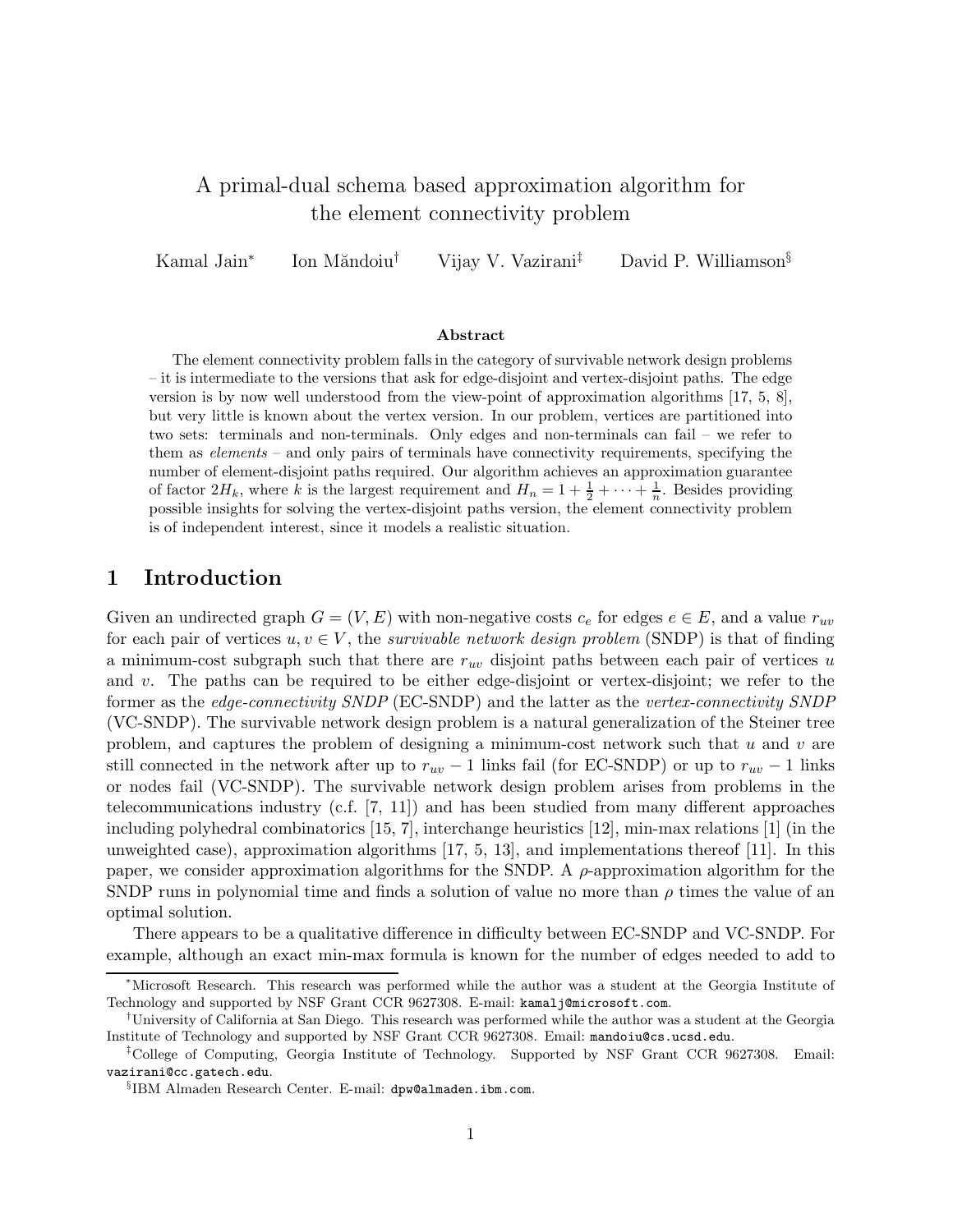a graph to have it satisfy the edge-disjoint paths constraint [1], no similar formula is known in the case of the vertex-disjoint paths.

The first approximation algorithm for EC-SNDP, achieving a guarantee of factor  $2k$ , where  $k = \max_{u,v} r_{uv}$ , was given by Williamson, Goemans, Mihail and Vazirani [17]. This paper also formalized a basic mechanism for using the primal-dual schema. The algorithm of [17] picks edges for the desired subgraph in *k phases*. The augmentation problem for each phase can be written as an integer program, the LP-relaxation of which is solved within factor 2 by the primal-dual process alluded to above. A clever reordering of the augmentations led to a  $2H_k$ -approximation algorithm due to Goemans, Goldberg, Plotkin, Shmoys, Tardos and Williamson [5], where  $H_n =$  $1 + \frac{1}{2} + \cdots + \frac{1}{n} \approx \ln n$ . Jain has given a 2-approximation algorithm for the problem [8], using a rounding-based algorithm. For a detailed overview of these algorithmic ideas and the primal-dual schema, we refer the reader to the survey article [6] or the book [16].

In the case of VC-SNDP, however, very little is known in terms of approximation algorithms. Using the basic algorithmic outline established in [17, 5], Ravi and Williamson [13, 14] give a 3 approximation algorithm in the case that  $r_{uv} \in \{0, 1, 2\}$ . For the problem in which  $r_{uv} = k$  for all  $u, v \in V$ , also known as the minimum-cost k-vertex-connected subgraph problem, there is also a  $(2 + \frac{2(k-1)}{n})$ -approximation algorithm due to Khuller and Raghavachari [10] in the case that edge costs obey the triangle inequality. However, no non-trivial approximation algorithm is known for the vertex-connectivity survivable network design problem in its full generality.

In this paper we make progress on this important problem by considering a natural problem intermediate to EC-SNDP and VC-SNDP. We call it the *element connectivity survivable network design problem* (ELC-SNDP). In this version of the problem, the vertices are partitioned into *terminals* and *nonterminals*. Nonterminals and edges can fail; these are the *elements*. On the other hand, terminals cannot fail. Further, for each pair of terminals,  $u, v$ , we are given a connectivity requirement  $r_{uv}$ . The problem is to find a minimum-cost subgraph such that for each pair of terminals, u, v, despite the failure of any  $r_{uv} - 1$  elements, there is still a path left connecting u and  $v$ ; that is, there are  $r_{uv}$  *element*-disjoint paths between each pair of terminals u and v. Notice that nonterminals do not have any connectivity requirements. This model is realistic, since in many practical situations, the terminals are robust and do not fail, whereas intermediate nodes, which do not have connectivity requirements, do fail. In the VC-SNDP, all vertices and all edges are allowed to fail. The EC-SNDP is a special case of the ELC-SNDP with an empty set of nonterminals.

Our central result is a  $2H_k$ -approximation algorithm for this problem, where  $k = \max_{u,v} r_{uv}$  is the largest connectivity requirement. Our algorithm also follows the basic algorithmic and proof outline established in [17, 5]. The main difficulty in solving VC-SNDP is that there is no known way of writing the augmentation problem for each phase as an integer program. (An example of the kinds of constraints one gets using the usual way of breaking the problem into phases is: pick either edge  $e_1$  or both  $e_2$  and  $e_3$ .) The problem ELC-SNDP is defined precisely in a way to get around this difficulty. However, even after the integer program is written, the ideas of [17, 5] do not apply in a straightforward manner.

The remainder of the paper is structured as follows. In Section 2 we give the integer programming formulation and its LP-relaxation. In Section 3 we show how the problem is decomposed into phases and we prove the approximation guarantee, assuming the correct implementation of a phase. In Section 4 we give the phase algorithm. In the last section we give a tight example, thereby showing that no better guarantee can be established for our algorithm.

Since the appearance of an extended abstract of this result [9], several related results have appeared. Cheriyan, Vempala, and Vetta [2] give a  $6H_k$ -approximation algorithm for VC-SNDP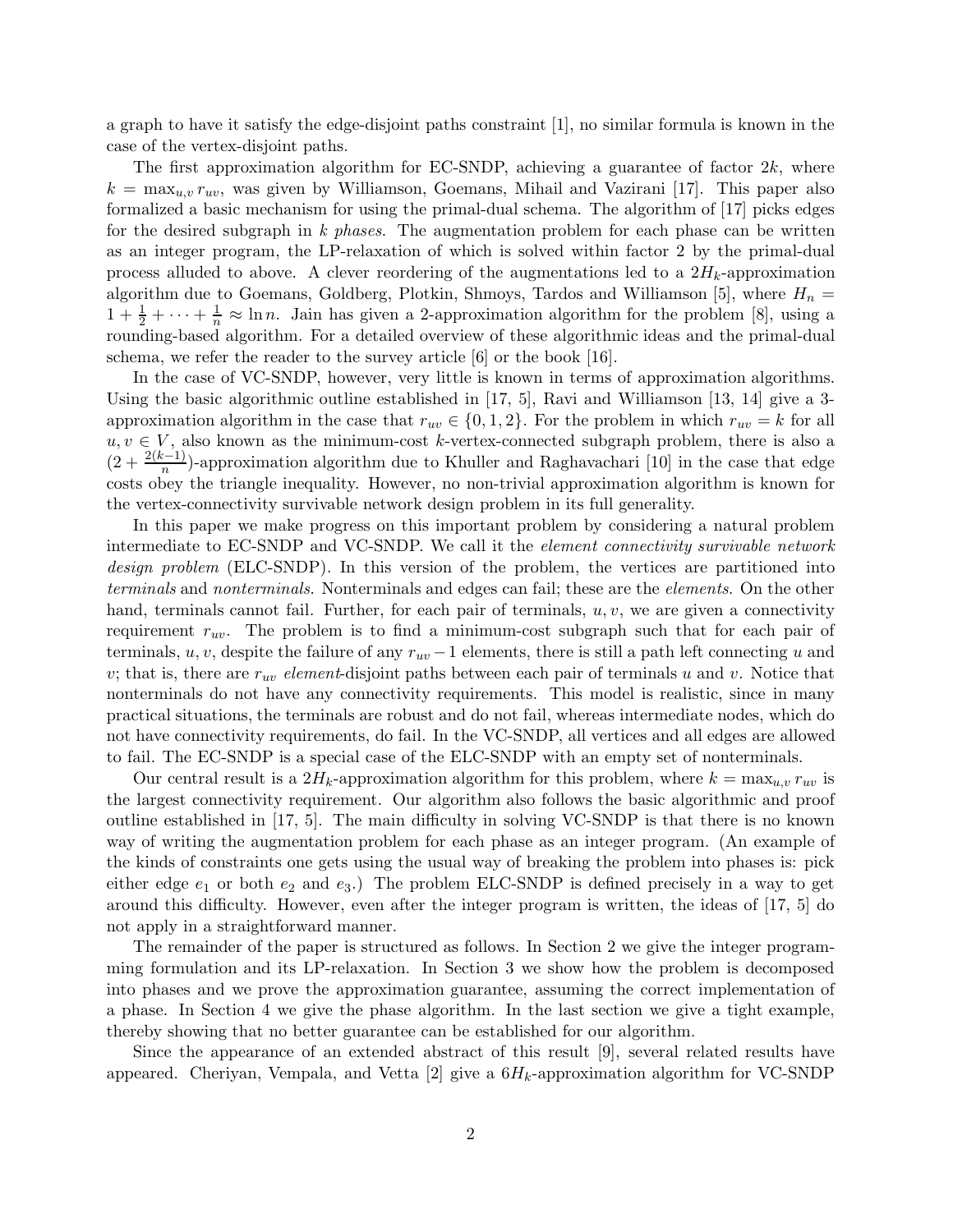that contain at least  $6k^2$  vertices. A  $2H_k$ -approximation algorithm for ELC-SNDP is also obtained as a special case of an algorithm by Zhao, Nagamochi, and Ibaraki [18]. Fleischer [3] has obtained a 2-approximation algorithm for VC-SNDP when  $r_{ij} \in \{0, 1, 2\}$ , and Fleischer, Jain, and Williamson [4] have developed a 2-approximation algorithm for ELC-SNDP. The latter two results draw upon the rounding algorithm and analysis developed by Jain [8] for EC-SNDP.

# **2 The Problem, its Integer Programming Formulation and LP-Relaxation**

Let  $G = (V, E)$  be an undirected graph with non-negative costs  $c_e$  on edges. The set V is partitioned into two disjoint sets R and S. R is the set of *terminals*; there is a non-negative connectivity requirement  $r_{uv}$  between each pair of terminals. We assume that these vertices are reliable. On the other hand vertices in  $S$ , also known as nonterminals, and all the edges are unreliable. We call the members of S ∪ E *elements*. We define the element connectivity problem as choosing a minimum-cost set of edges  $E' \subseteq E$ , so that in the subgraph  $H = (V, E')$  for every pair u and v, there still remains a path between them in case  $r_{uv}$  − 1 elements fail. In other words there are  $r_{uv}$ element disjoint paths between u and v. For convenience we extend the definition of  $r_{uv}$  to any pair u and v of vertices by assuming that  $r_{uv} = 0$  if at least one of u and v is a nonterminal.

Let H be a feasible solution to this problem. Suppose that a set of elements  $A \subseteq S \cup E$  has failed. Now the surviving graph,  $H - A$ , should have at least  $r_{uv} - |A|$  element-disjoint paths for every pair u and v. Note that as far as the integer program is concerned, for a pair u and v, it is sufficient to consider A's of cardinality  $r_{uv} - 1$  only, and write cut constraints that ensure the existence of a path from  $u$  to  $v$ . However, it is easy to show that the LP-relaxation of this integer program has a bad integrality gap. Consider an unweighted complete graph on n vertices from which we want to select a low-cost  $k$ -edge-connected subgraph. Since the degree of every vertex in the optimal solution should be at least  $\overline{k}$ , the cost of optimal solution is at least  $\frac{nk}{2}$ . If we form the linear program only for A's of cardinality  $k-1$  then picking every edge to the extent of  $\frac{1}{n-k}$  will be a valid feasible solution. This gives us the integrality gap of at least  $\frac{k(n-k)}{n-1}$ . Choosing  $k = \frac{n}{2}$ makes the integrality gap at least  $\frac{n}{4}$ .

Hence, we include in the integer program constraints corresponding to sets A of all cardinalities. As a corollary of our algorithm, we show that the LP-relaxation of this integer program has integrality gap bounded by  $2H_k$ .

Let  $f(B) = \max_{u \in B, v \notin B} r_{uv}$ . The integer program is:

$$
\min \sum_{e \in E} c_e x_e
$$

subject to

$$
\forall A \subseteq S \cup E, B \subseteq V - A: \sum_{e \in \delta_{G-A}(B)} x_e \ge f(B) - |A|
$$

$$
\forall e \in E: x_e \in \{0, 1\},\
$$

where  $\delta_{G-A}(B)$  denotes the set of edges with one endpoint in B after removing A from graph G.

To get the linear program we further relax the condition  $x_e \in \{0,1\}$  to  $x_e \geq 0$ . The following is the dual of the above linear program,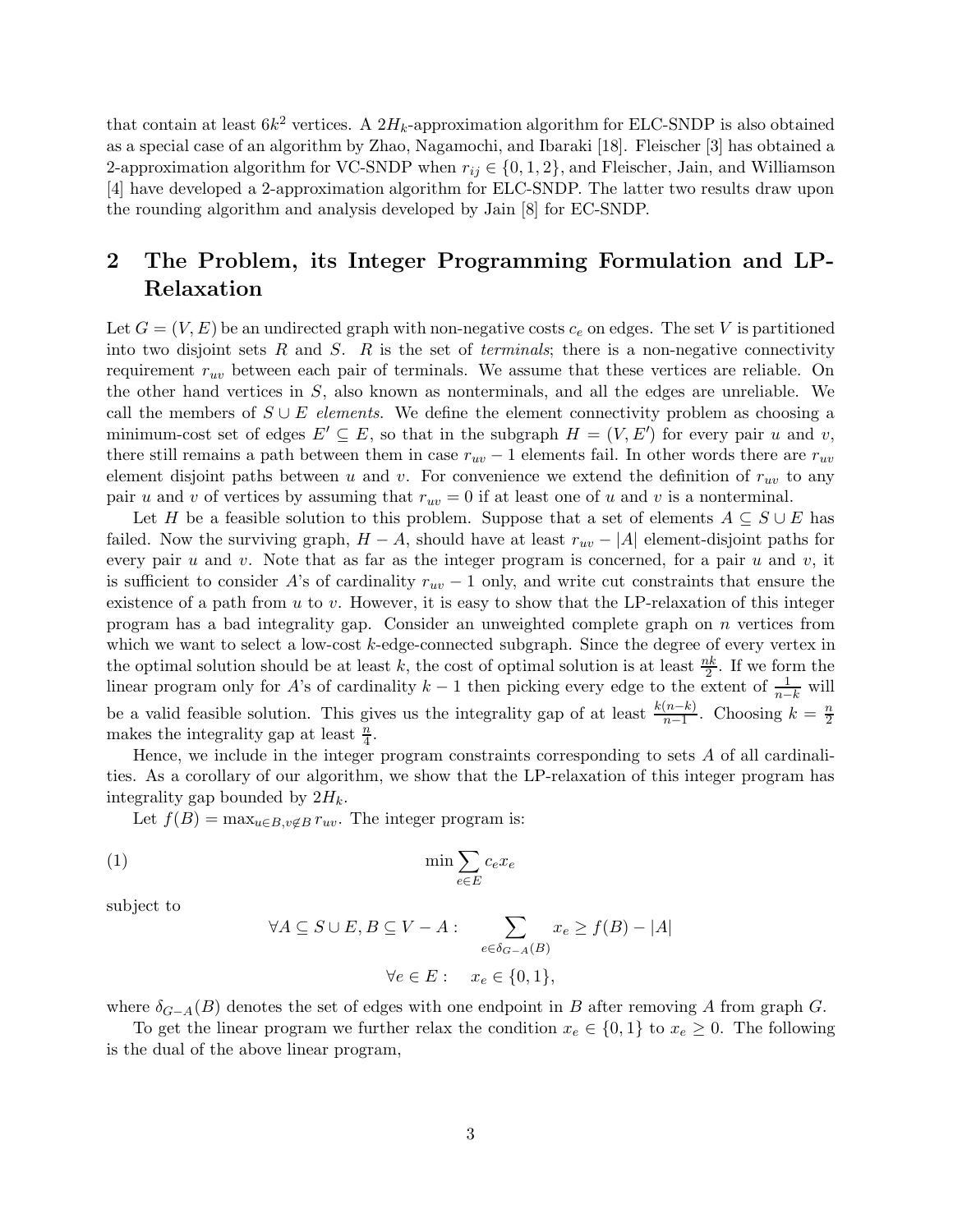(2) 
$$
\max \sum_{A \subseteq S \cup E, B \subseteq V - A} (f(B) - |A|) y_{BA}
$$

subject to

$$
\forall e \in E: \sum_{B, A: A \subseteq S \cup E, B \subseteq V - A, e \in \delta_{G - A}(B)} y_{BA} \le c_e
$$
  

$$
\forall A \subseteq S \cup E, B \subseteq V - A: y_{BA} \ge 0.
$$

Let OPT be the optimal cost of IP  $(1)$ . By weak duality theorem any solution to  $(2)$  will be a lower bound on OPT.

We will use the fact that f is *weakly supermodular* [5], i.e.,  $f(V) = 0$  and, for every  $A, B \subseteq V$ , at least one of the following holds

•  $f(A) + f(B) \le f(A - B) + f(B - A)$ 

• 
$$
f(A) + f(B) \le f(A \cap B) + f(A \cup B).
$$

## **3 High level description of the algorithm**

Given an infeasible solution H to IP (1), define the *deficiency of a constraint* as the difference between the right-hand side and the left-hand side of the constraint. Only unsatisfied constraints will have positive deficiency. The deficiency of a set  $B \subseteq V$  is defined to be the maximum deficiency of a constraint in which  $B$  is involved.

As in [5] our algorithm has k phases numbered from k to 1. We design the algorithm so that at the start of  $p<sup>th</sup>$  phase, the deficiency of a set can be at most p and at the end of the phase it can be at most  $p-1$ . So at the end of the 1<sup>st</sup> phase we have a feasible solution and we output that.

Let H be the partial solution constructed at the beginning of the  $p<sup>th</sup>$  phase. Let h be defined by

$$
h(B) = \begin{cases} 1, & \text{if deficiency of } B \text{ is } p \\ 0, & \text{otherwise.} \end{cases}
$$

Let  $\Gamma_H(B)$  be the set of nonterminals which are not in B but have a neighbor with respect to H in B. Let  $\rho_H(B)$  be the set of those edges of H which have one endpoint in B and the other in  $R-B$ . Finally, we define the *element neighborhood of set B w.r.t.* H to be  $\varepsilon_H(B)=\Gamma_H(B)\cup \rho_H(B)$ .

**Observation 3.1** *The deficiency of* B *is*  $f(B) - |\varepsilon_H(B)|$  *and is the deficiency of the constraint*  $corresponding to the set pair  $\varepsilon_H(B)$  and B. Moreover inclusion of any edge of E-H which decreases$ *the deficiency of this constraint will also decrease the deficiency of* B*.*

So the integer program we want to solve for the  $p<sup>th</sup>$  phase is:

$$
\min \sum_{e \in E - H} c_e x_e
$$

subject to

$$
\forall B \subseteq V: \sum_{e \in \delta_{G - \mathcal{E}_H(B)}(B)} x_e \ge h(B)
$$

$$
\forall e \in E - H: x_e \in \{0, 1\}
$$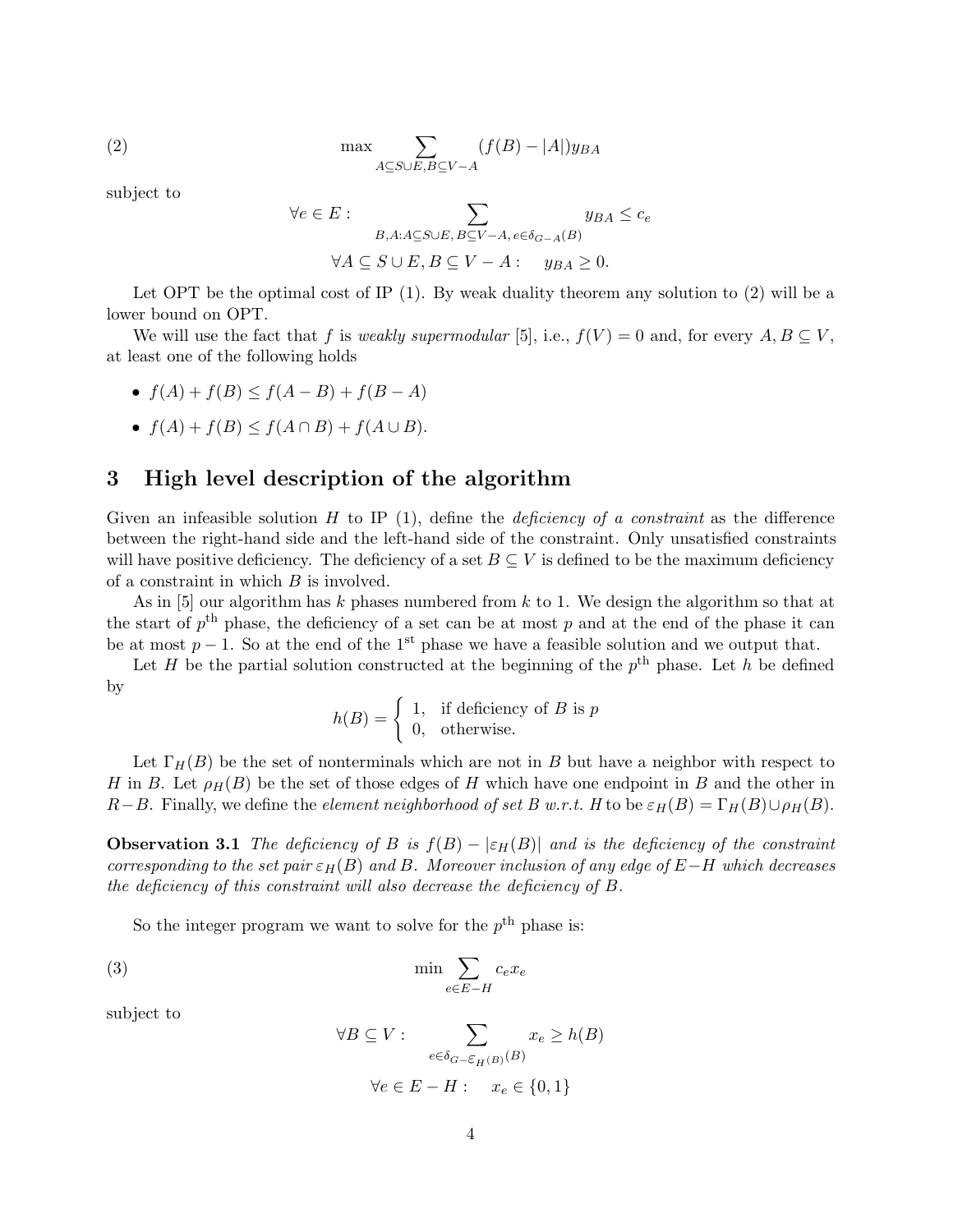Let  $I$  be a feasible solution of this integral program. By Observation 3.1 the deficiency of any set with respect to  $I \cup H$  will be at most  $p - 1$ .

By relaxing  $x_e \in \{0, 1\}$  to  $x_e \geq 0$  we get a linear program, whose dual is:

(4) 
$$
\max \sum_{B \subseteq V} h(B)y_B
$$

subject to

$$
\forall e \in E - H: \sum_{B: e \in \delta_{G - \mathcal{E}_H(B)}(B)} y_B \le c_e
$$
  

$$
y_B \ge 0
$$

In the next section we will prove:

**Theorem 3.2** *We can find in polynomial time a feasible solution,* F*, for IP (3) and a feasible solution,* y, for LP (4) such that  $cost(F) \leq 2 \sum_{B \subseteq V} h(B)y_B$ .

Let  $y$  be as in the above theorem. Let

$$
\overline{y}_{BA} = \begin{cases} y_B, & \text{if } A = \varepsilon_H(B) \\ 0, & \text{otherwise.} \end{cases}
$$

It is easy to verify that  $\overline{y}$  is a feasible solution for LP (2).

#### **Lemma 3.3**

$$
cost(F) \le \frac{2}{p} \cdot OPT.
$$

*Proof.* By definition,  $h(B) = 1$  iff  $f(B) - |\varepsilon_H(B)| = p$ . So,

$$
\sum_{B \subseteq V} h(B)y_B = \sum_{B \subseteq V} h(B)\overline{y}_{B\mathcal{E}_H(B)} = \frac{1}{p} \sum_{B \subseteq V} (f(B) - |\varepsilon_H(B)|) \overline{y}_{B\mathcal{E}_H(B)} \le \frac{1}{p} \cdot \text{OPT}.
$$

The claim follows immediately from Theorem 3.2.

**Corollary 3.4** *The cost of edges chosen by the algorithm in all* k *phases is at most*

$$
2\left(\frac{1}{k} + \frac{1}{k-1} + \ldots + 1\right) \cdot \text{OPT} = 2H_k \cdot \text{OPT}.
$$

## **4 The algorithm for a phase, and its analysis**

#### **4.1 The algorithm**

We now present the algorithm for a phase, which will augment sets whose deficiency is  $p$ . Our augmentation algorithm follows those in [17] and [5]. We first give the algorithm, then turn to stating and proving Theorem 3.2.

Let I be an infeasible solution to IP  $(3)$ . A set is *violated* with respect to I if the constraint corresponding to it in IP (3) is unsatisfied. A violated set is *active* if none of its proper subsets is violated. Our algorithm for a phase is as follows: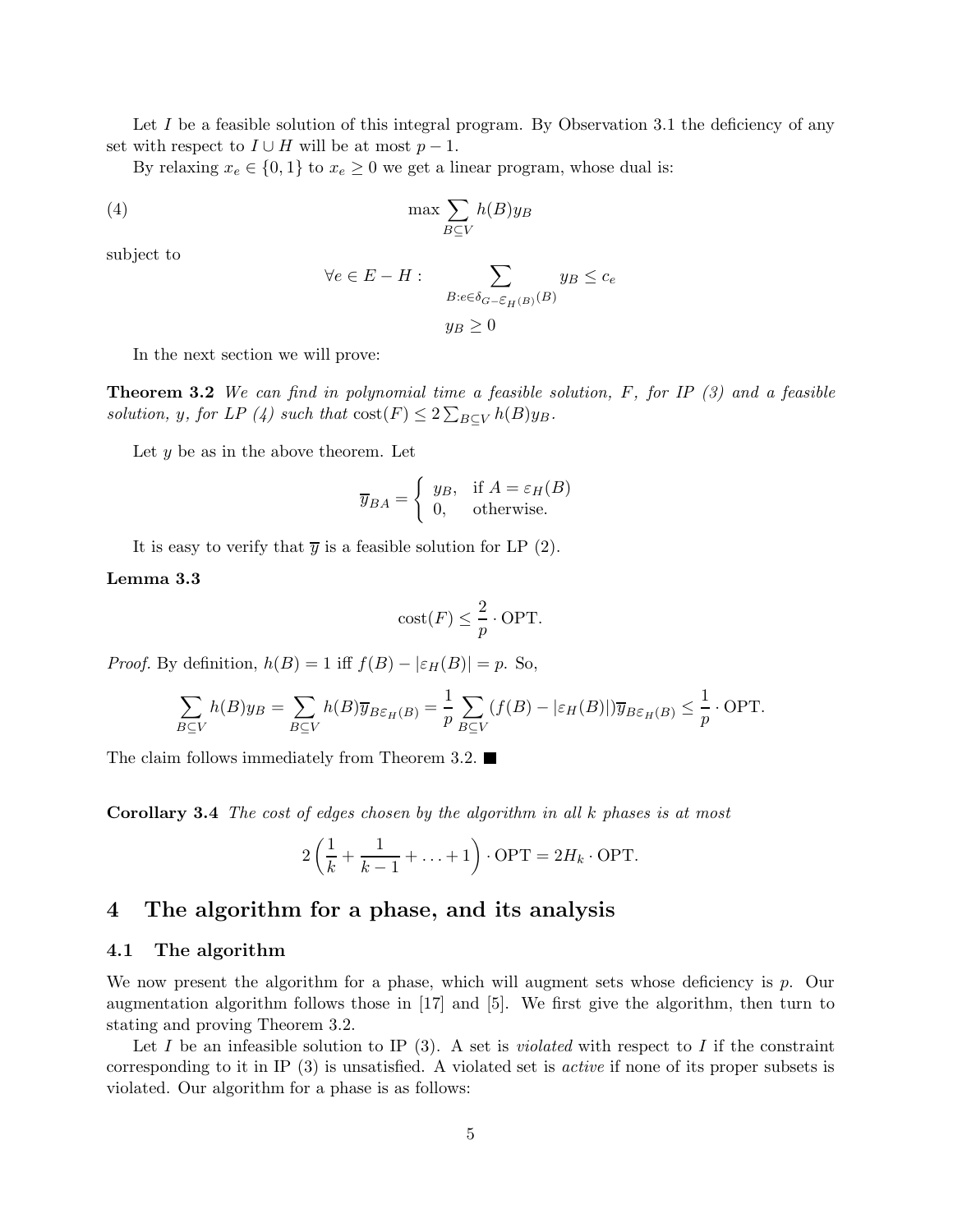I ←−∅*,* y ← 0*,* i ← 0 *While there are violated sets w.r.t.* I  $i \leftarrow i + 1$ *Find all active sets (an algorithm will be discussed below).* Increase y<sub>B</sub> uniformly for all active sets B until some dual constraint becomes tight, *i.e.*, until  $\sum_{B: e \in \delta_{G - \mathcal{E}_H(B)}(B)} y_B = c_{e_i}$  for some edge  $e_i \notin I$ .  $I \leftarrow I \cup \{e_i\}$  $For l \leftarrow i \ down to \ 1$ *If there are no violated sets w.r.t.*  $I - \{e_l\}$  $I \leftarrow I - \{e_l\}$ 

#### **4.2 Proof of Theorem 3.2**

To prove that this algorithm satisfies Theorem 3.2, we follow the general proof framework of [17]. From now on H is fixed as the partial solution obtained at the end of  $(p+1)$ <sup>st</sup> phase and we fix an iteration  $i$  of the while loop of the algorithm above. We will call this the "current iteration". Let I be the partial solution at the beginning of this iteration. Let  $F$  be the final set of edges returned at the end of the phase. We claim that Theorem 3.2 follows from the theorem below; after stating the theorem, we will establish the claim.

**Theorem 4.1** *If* C *is the set of active sets in this iteration, then*

$$
\sum_{C \in \mathcal{C}} |F \cap \delta_{G - \varepsilon_H(C)}(C)| \le 2|\mathcal{C}|.
$$

*Proof of Theorem 3.2.* We wish to show that

$$
cost(F) \le 2 \sum_{B \subseteq V} h(B)y_B.
$$

Note that by the properties of the algorithm  $c_e = \sum_{B: e \in \delta_{G-\mathcal{E}_H(B)}(B)} y_B$  for each  $e \in F$ . Thus the theorem follows if

$$
\sum_{e \in F} \sum_{B: e \in \delta_{G - \mathcal{E}_H(B)}(B)} y_B \le 2 \sum_{B \subseteq V} h(B)y_B.
$$

We can rewrite the lefthand side as  $\sum_{B \subseteq V} |F \cap \delta_{G-\varepsilon_H(B)}(B)|y_B$ , so that the theorem follows if

$$
\sum_{B \subseteq V} |F \cap \delta_{G - \varepsilon_H(B)}(B)|y_B \le 2 \sum_{B \subseteq V} h(B)y_B.
$$

We prove this by induction on the value of y during the course of the algorithm. Initially  $y = 0$ , so the inequality holds. In any iteration, if C is the set of active sets in that iteration, and each  $y_C$ for  $C \in \mathcal{C}$  is increased by  $\gamma$ , then the left-hand side increases by

$$
\gamma \sum_{C \in \mathcal{C}} |F \cap \delta_{G - \varepsilon_H(C)}(C)|,
$$

while the right-hand side increases by  $2\gamma|\mathcal{C}|$ . The theorem then follows by Theorem 4.1.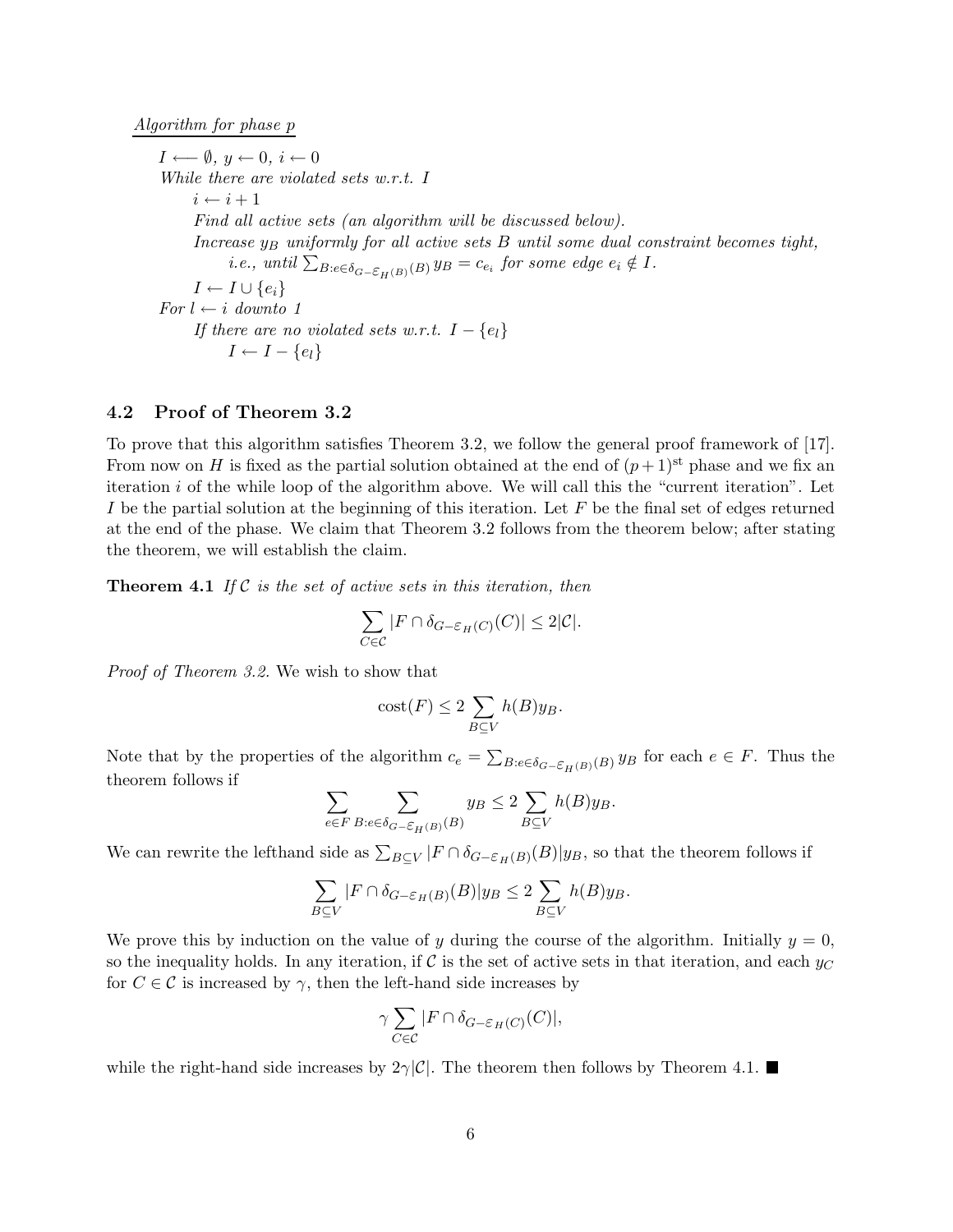#### **4.3 Proof of polynomial time**

We now turn to proving that the algorithm can be implemented in polynomial time. To do this, we will need some definitions and a theorem, which we provide below.

**Definition 4.2** *Two sets*  $A, B \subseteq V$   $\varepsilon_{H \cup I}$ -cross *if*  $A \nsubseteq B$ ,  $B \nsubseteq A$ ,  $A \cap (B \cup \varepsilon_{H \cup I}(B)) \neq \emptyset$  *and*  $B \cap (A \cup \varepsilon_{H \cup I}(A)) \neq \emptyset$ .

Note that since  $A, B \subseteq V$  and  $\varepsilon_{H \cup I} \subseteq E \cup V$ , we could have replaced  $\varepsilon_{H \cup I}$  with  $\Gamma_{H \cup I}$  in the definition above.

**Definition 4.3** *A family of subsets of* V *is*  $\varepsilon_{H\cup I}$ -laminar *if no two sets in the family*  $\varepsilon_{H\cup I}$ -cross.

**Observation 4.4** *Let*  $X \subseteq Y \subseteq V \cup E$ *, and*  $A, B \subseteq V$ *. If* A *and* B  $\varepsilon_X$ -cross, they also  $\varepsilon_Y$ -cross. *Similarly, if a family of sets is*  $\varepsilon_Y$ *-laminar, then they are also*  $\varepsilon_X$ *-laminar.* 

Note that this is a stronger notion than the usual notion of laminarity, which is reproduced below. A laminar family according to this notion is also laminar according to the usual notion.

**Definition 4.5** *Two sets*  $A, B \subseteq V$  cross *if*  $A \nsubseteq B$ ,  $B \nsubseteq A$ *, and*  $A \cap B \neq \emptyset$ *.* 

**Definition 4.6** *A family of subsets of* V *is* laminar *if no two sets in the family cross.*

**Theorem 4.7** *If*  $A, B \subseteq V$  *are violated sets with respect to I, then either*  $A \cap B$  *and*  $A \cup B$  *are also violated or*  $A - B - \varepsilon_{H \cup I}(B)$  *and*  $B - A - \varepsilon_{H \cup I}(A)$  *are also violated.* 

We defer the proof of this theorem for the moment. The theorem implies the following corollary.

**Corollary 4.8** *No violated set with respect to* I  $\varepsilon_{H \cup I}$ -crosses any active set with respect to I.

*Proof.* If a violated set A  $\varepsilon_{H\cup I}$ -crosses an active set B, then by the theorem, either A ∩ B or  $B - A - \varepsilon_{H \cup I}(A)$  is also violated. This contradicts the minimality of B.

Theorem 4.7 thus implies that the algorithm can be implemented in polynomial time.

**Theorem 4.9** *The algorithm for a phase can be implemented in polynomial time.*

*Proof.* It follows from Corollary 4.8 that the active sets are disjoint. Hence each vertex can be in at most one active set. Consider a network on  $H \cup I$ , where the capacity of each edge and each nonterminal is one and the capacity of each terminal is unbounded. Consider a vertex u: it will be in an active set if there exists a vertex v such that the minimum  $u-v$  cut with respect to edges  $H \cup I$  is of capacity  $r_{uv} - p$ . Let v be one such vertex. The active set in which u lies is the minimal (inclusion-wise)  $u-v$  min-cut. This can be found in polynomial time using a max-flow subroutine. **Tale**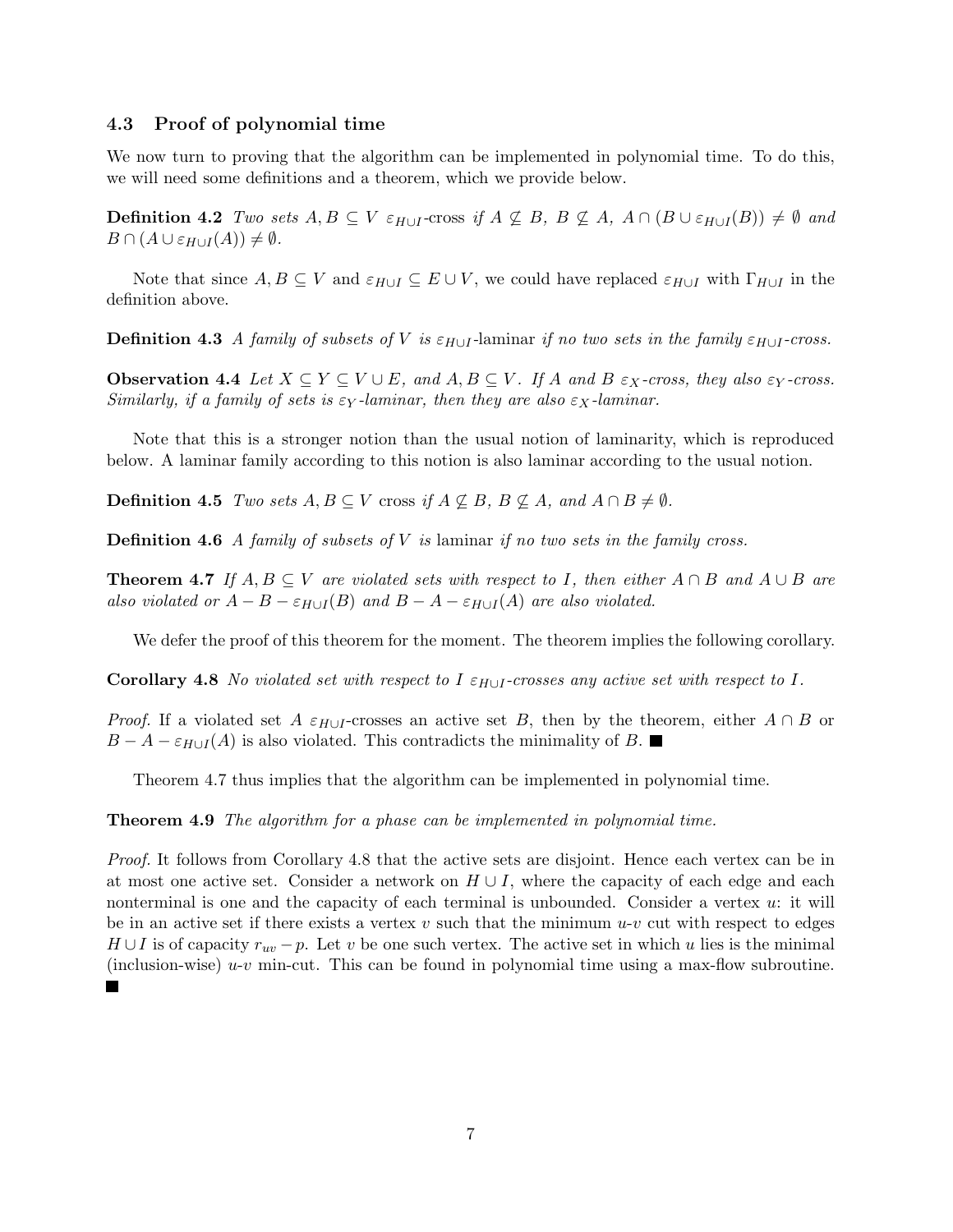We now prove Theorem 4.7. To prove this theorem we need the following definitions and lemmas.

**Definition 4.10** *Let*  $\varphi$  :  $2^V \to \mathbb{Z}^+$ *. We say that*  $\varphi$  *is*  $\varepsilon_{H \cup I}$ -submodular *if*  $\varphi(V) = 0$  *and, for every*  $A, B \subseteq V$ , the following two conditions hold:

$$
1. \ \varphi(A) + \varphi(B) \ge \varphi(A \cap B) + \varphi(A \cup B)
$$

2. 
$$
\varphi(A) + \varphi(B) \ge \varphi(A - B - \varepsilon_{H \cup I}(B)) + \varphi(B - A - \varepsilon_{H \cup I}(A)).
$$

**Lemma 4.11**  $|\varepsilon_{H \cup I}|$  *is*  $\varepsilon_{H \cup I}$ *-submodular.* 

*Proof.* We need to prove the two inequalities in the definition of  $\varepsilon_{H\cup I}$ -submodularity.

- 1. One can easily verify that the contribution of any element to the left-hand side of the inequality is at least the contribution of the element to the right-hand side of the inequality. This proves the first condition of  $\varepsilon_{H\cup I}$ -submodularity.
- 2. The proof of this inequality is similar to the proof of the first inequality except for the case when there is an edge rs,  $r \in R$ ,  $s \in S \cap A \cap B$  and either  $r \in A - B - \varepsilon_{H \cup I}(B)$  or  $r \in B - A - \varepsilon_{H \cup I}(A)$ . In this case s contributes to the right-hand side of the inequality but does not contribute to the left-hand side. But to counteract the contribution of s, edge rs contributes only to the left-hand side of the inequality.  $\blacksquare$

**Definition 4.12** *Let*  $\varphi : 2^V \to \mathbb{Z}$ *. We say that*  $\varphi$  *is* weakly  $\varepsilon_{H \cup I}$ -supermodular *if*  $\varphi(V) = 0$  *and, for every*  $A, B \subseteq V$ *, at least one of the following two conditions hold:* 

*1.*  $\varphi(A) + \varphi(B) \leq \varphi(A \cap B) + \varphi(A \cup B)$ 

2. 
$$
\varphi(A) + \varphi(B) \leq \varphi(A - B - \varepsilon_{H \cup I}(B)) + \varphi(B - A - \varepsilon_{H \cup I}(A)).
$$

**Lemma 4.13**  $f(B) = \max_{u \in B, v \notin B} r_{uv}$  *is weakly*  $\varepsilon_{H \cup I}$ -supermodular.

*Proof.* Since  $\varepsilon_{H\cup I}(B)$  does not contain any terminals,  $f(A - B - \varepsilon_{H\cup I}(B)) = f(A - B)$ . Similarly,  $f(B - A - \varepsilon_{H \cup I}(A)) = f(B - A)$ . The lemma follows from the fact that f is weakly supermodular  $[5]$ .

Now we are ready to prove Theorem 4.7.

*Proof of Theorem 4.7.* Since A and B are violated sets, their deficiency is p, which is the maximum deficiency for this phase. Hence,

$$
2p = (f(A) - |\varepsilon_{H \cup I}(A)|) + (f(B) - |\varepsilon_{H \cup I}(B)|)
$$
  
= 
$$
(f(A) + f(B)) - (|\varepsilon_{H \cup I}(A)| + |\varepsilon_{H \cup I}(B)|).
$$

Since f is weakly  $\varepsilon_{H\cup I}$ -supermodular, either  $f(A)+f(B)\leq f(A\cap B)+f(A\cup B)$  or  $f(A)+f(B)\leq$  $f(A - B - \varepsilon_{H \cup I}(B)) + f(B - A - \varepsilon_{H \cup I}(A))$ . Suppose the former holds. By  $\varepsilon_{H \cup I}$ -submodularity, we also have  $|\varepsilon_{H\cup I}(A)| + |\varepsilon_{H\cup I}(B)| \ge |\varepsilon_{H\cup I}(A \cap B)| + |\varepsilon_{H\cup I}(A \cup B)|$ . Hence,

$$
2p \leq (f(A \cap B) + f(A \cup B)) - (|\varepsilon_{H \cup I}(A \cap B)| + |\varepsilon_{H \cup I}(A \cup B)|)
$$
  
= 
$$
(f(A \cap B) - |\varepsilon_{H \cup I}(A \cap B)|) + (f(A \cup B) - |\varepsilon_{H \cup I}(A \cup B)|)
$$
  

$$
\leq 2p.
$$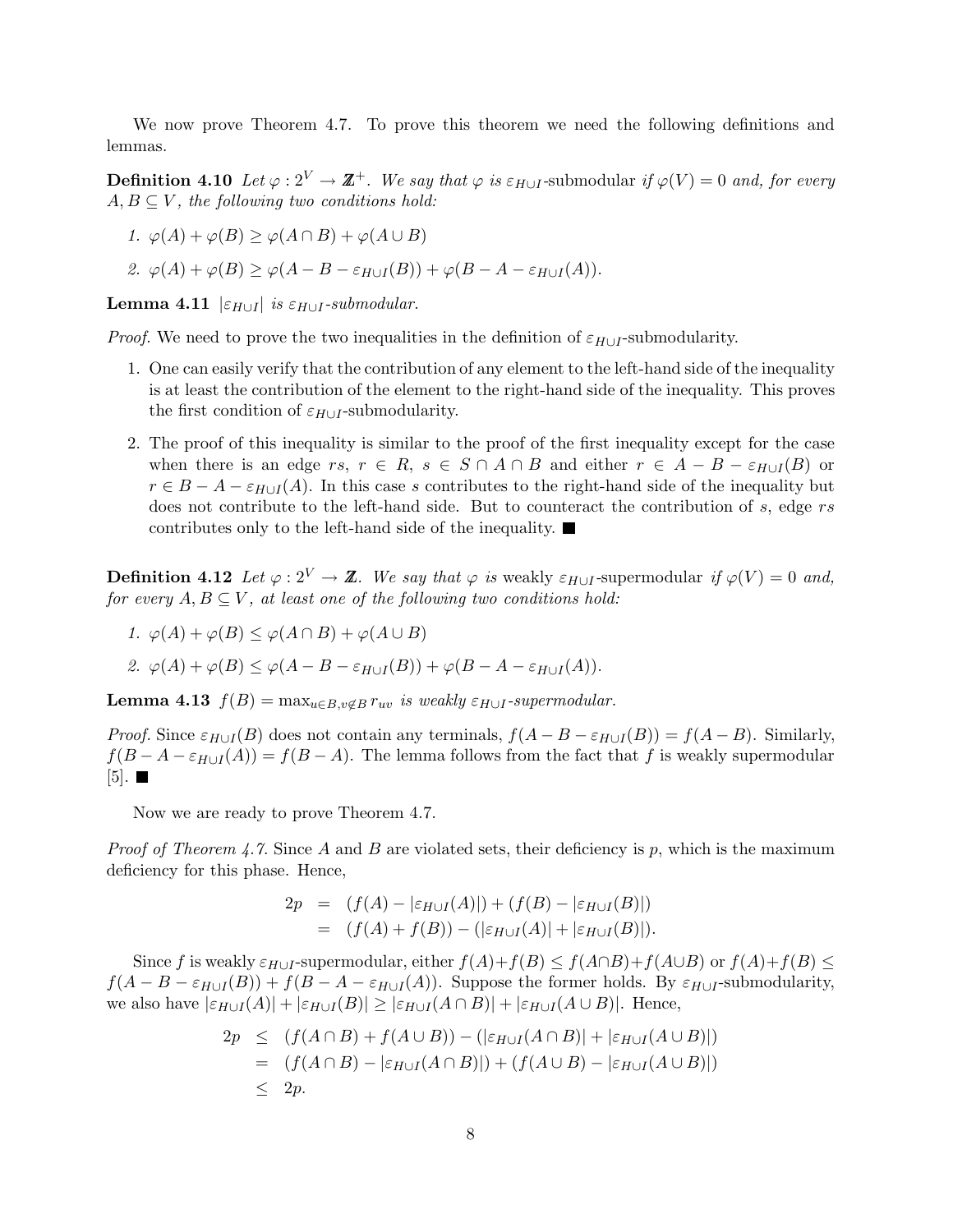The last inequality results from the fact that no set has deficiency more than p. Since  $(f(A \cap$  $(B) - |\varepsilon_{H \cup I}(A \cap B)| + (f(A \cup B) - |\varepsilon_{H \cup I}(A \cup B)|)$  is at most as well as at least 2p, it is 2p. This is possible only if  $A \cap B$  and  $A \cup B$  are violated.

Similarly, if  $f(A) + f(B) \leq f(A - B - \varepsilon_{H \cup I}(B)) + f(B - A - \varepsilon_{H \cup I}(A))$ , then  $A - B - \varepsilon_{H \cup I}(B)$ and  $B - A - \varepsilon_{H \cup I}(A)$  are violated.

### **4.4 Proof of Theorem 4.1**

Finally, we turn to the proof of Theorem 4.1. Let  $\mathcal C$  be the collection of active sets in the current iteration. Let Y be the set of edges  $e \in F$  for which there exists  $C \in \mathcal{C}$  such that  $e \in \delta_{G-\varepsilon_H(C)}(C)$ . For each edge  $e \in Y$  we define a *witness set*,  $W_e \subseteq V$ , as a set that meets the following conditions:

1. 
$$
|\varepsilon_{H \cup I \cup F}(W_e)| = f(W_e) - p + 1;
$$

2. 
$$
|\varepsilon_{H \cup I \cup F - \{e\}}(W_e)| = f(W_e) - p.
$$

To see that a witness set  $W_e$  must exist for every  $e \in Y$ , observe that by construction of the algorithm  $I \cup F - \{e\}$  is not a feasible solution; thus there must be some violated set  $W_e$  which is a witness set. A *witness family* for Y is a family of subsets of V , so that it exactly contains one witness for each edge in Y. Note that it cannot be the case that the same set  $W$  is a witness for two different edges  $e$  and  $f$ .

**Theorem 4.14** *There is a*  $\varepsilon_H$ *-laminar witness family for* Y.

*Proof.* Given a witness family, suppose two sets  $W_e$  and  $W_f \varepsilon_H$ -cross. Then they will  $\varepsilon_{H\cup F\cup I}$ -cross also. Let X and Y be the two sets obtained from Theorem 4.7; that is, either  $W_e \cap W_f$  and  $W_e \cup W_f$ or  $W_e-W_f-\varepsilon_{H\cup F\cup I}(W_f)$  and  $W_f-W_e-\varepsilon_{H\cup F\cup I}(W_e)$ . These sets do not  $\varepsilon_{H\cup F\cup I}$ -cross since neither sets  $W_e \cap W_f$  and  $W_e \cup W_f \varepsilon_{H \cup F \cup I}$ -cross nor sets  $W_e - W_f - \varepsilon_{H \cup F \cup I}(W_f)$  and  $W_f - W_e - \varepsilon_{H \cup F \cup I}(W_e)$  $\varepsilon_{H\cup F\cup I}$ -cross. We will replace  $W_e$  and  $W_f$  by two other sets  $X_e$  and  $Y_f$ . We will show that these sets  $X_e$  and  $Y_f$  will be witnesses for edges e and f. When the first case of Theorem 4.7 is valid, we will have that these two sets are  $W_e \cap W_f$  and  $W_e \cup W_f$ . When the second case of the theorem holds,  $X_e$  and  $Y_f$  will be subsets of  $W_e - W_f - \varepsilon_{H\cup F\cup I}(W_f)$  and  $W_f - W_e - \varepsilon_{H\cup F\cup I}(W_e)$ . Note that in either case the two sets do not  $\varepsilon_H$ -cross. Also notice that this process cannot continue indefinitely without decreasing the minimum cardinality of a witness in the family, so it must end with a laminar witness family.

For the sake of argument, we assume that the first case of Theorem 4.7 holds; the other case is similar, and we will explain the minor differences at the end of the proof.

Since  $W_e$  and  $W_f$  are witnesses we get

$$
|\varepsilon_{H\cup F\cup I}(W_e)| + |\varepsilon_{H\cup F\cup I}(W_f)| = f(W_e) + f(W_f) - 2p + 2.
$$

By the arguments in the proof of Theorem 4.7 we can use the weak  $\varepsilon_{H\cup F\cup I}$ -supermodularity of  $f(\cdot)$  and the  $\varepsilon_{H\cup F\cup I}$ -submodularity of  $|\varepsilon_{H\cup F\cup I}(\cdot)|$  to get that

$$
|\varepsilon_{H\cup F\cup I}(W_e\cap W_f)|+|\varepsilon_{H\cup F\cup I}(W_e\cup W_f)|\leq f(W_e\cap W_f)+f(W_e\cup W_f)-2p+2.
$$

Note that this is possible, because the option which holds for  $f(\cdot)$  does not depend upon the  $\varepsilon$ function. Since  $F \cup I$  is a feasible solution to this phase,  $|\varepsilon_{H \cup F \cup I}(W_e \cap W_f)| \ge f(W_e \cap W_f) - p + 1$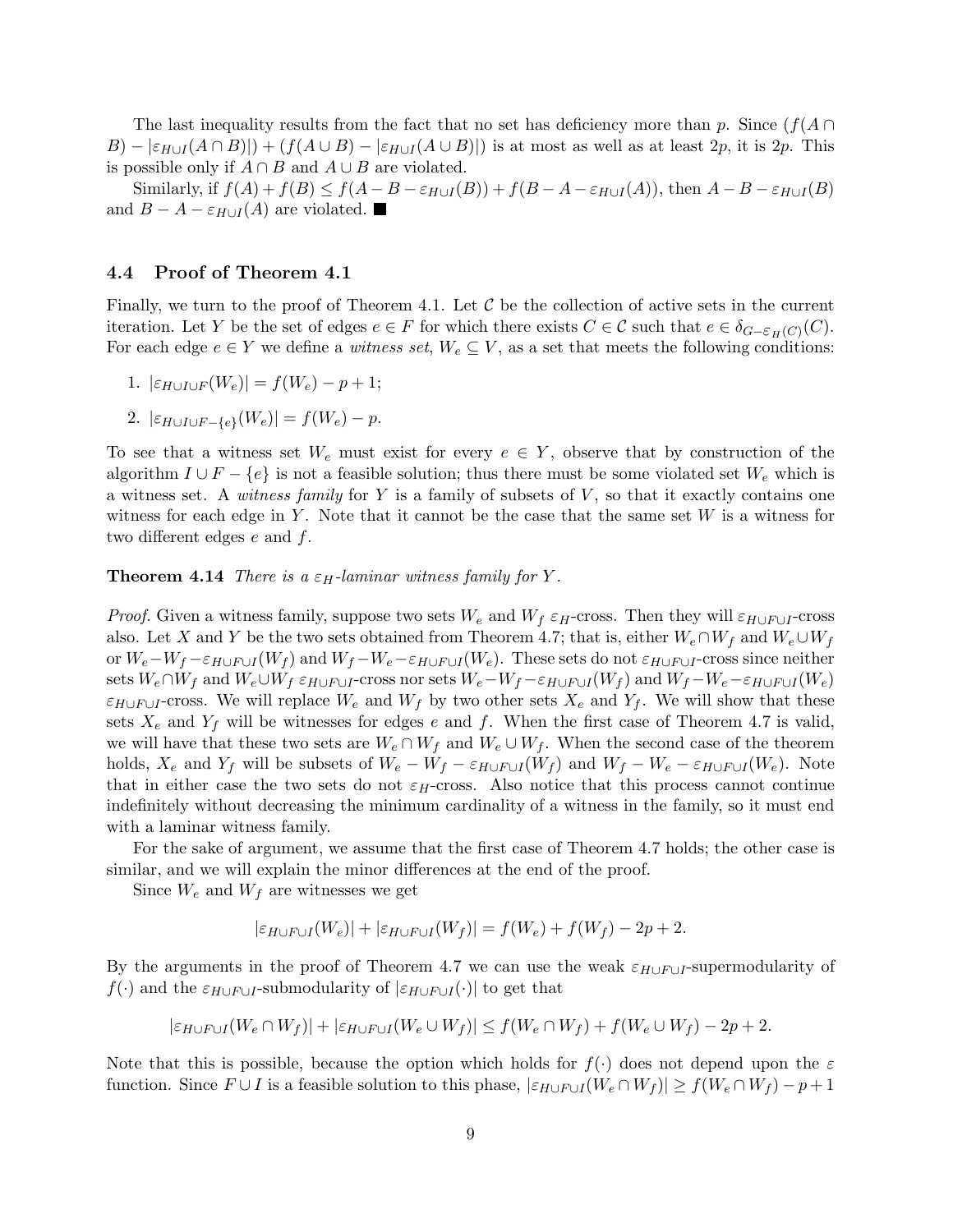and  $|\varepsilon_{H\cup F\cup I}(W_e\cup W_f)| \ge f(W_e\cup W_f) - p+1$ . Thus the above inequality implies that  $|\varepsilon_{H\cup F\cup I}(W_e\cap W_f)| \ge f(W_e\cap W_f)$  $|W_f| = f(W_e \cap W_f) - p + 1$  and  $|\varepsilon_{H \cup F \cup I}(W_e \cup W_f)| = f(W_e \cup W_f) - p + 1$ .

Now consider  $e$ . Applying the definition of witness for  $e$  we get

$$
|\varepsilon_{H\cup F\cup I-\{e\}}(W_e)|+|\varepsilon_{H\cup F\cup I-\{e\}}(W_f)|\leq f(W_e)+f(W_f)-2p+1.
$$

Using the weak  $\varepsilon_{H\cup F\cup I-\{e\}}$ -supermodularity of  $f(\cdot)$  and  $\varepsilon_{H\cup F\cup I-\{e\}}$ -submodularity of  $|\varepsilon_{H\cup F\cup I-\{e\}}(\cdot)|$ , we get that

$$
|\varepsilon_{H\cup F\cup I-\{e\}}(W_e\cap W_f)|+|\varepsilon_{H\cup F\cup I-\{e\}}(W_e\cup W_f)|\leq f(W_e\cap W_f)+f(W_e\cup W_f)-2p+1.
$$

Now by the feasibility of H we know that  $|\varepsilon_{H\cup F\cup I-\{e\}}(W_e\cap W_f)| \ge f(W_e\cap W_f) - p$  and  $|\varepsilon_{H\cup F\cup I-\{e\}}(W_e\cup W_f)|$  $|W_f| \ge f(W_e \cup W_f) - p.$  Thus for at least one of  $W_e \cap W_f$  and  $W_e \cup W_f$ , say  $W_e \cap W_f$ ,  $|\varepsilon_{H\cup F\cup I-\{e\}}(W_e \cap W_f)| = f(W_e \cap W_f) - p$ . Then  $W_e \cap W_f$  is a witness set for e and we set  $X_e = W_e \cap W_f$ . A similar argument will show that the other set is a witness set for edge f.

We now return to the case that the result of Theorem 4.7 are the two sets  $W_e-W_f-\varepsilon_{H\cup F\cup I}(W_f)$ and  $W_f - W_e - \varepsilon_{H\cup F\cup I}(W_e)$ . The argument proceeds much as above, except that it will show that one of  $W_e - W_f - \varepsilon_{H\cup F\cup I-\{e\}}(W_f)$  and  $W_f - W_e - \varepsilon_{H\cup F\cup I-\{e\}}(W_e)$  is a witness for e, and the corresponding opposite of the pair  $W_e - W_f - \varepsilon_{H\cup F\cup I-\{f\}}(W_f)$  and  $W_f - W_e - \varepsilon_{H\cup F\cup I-\{f\}}(W_e)$ is a witness for  $f$ .

Given the laminar witness family, we can construct a rooted tree T, as follows. Let  $\mathcal L$  be the set of sets in the witness family, plus the set of vertices  $V$ . We create a node of the tree for each  $L \in \mathcal{L}$ ; the node corresponding to V will be the root of T. The node corresponding to  $A \in \mathcal{L}$  is a parent of the node corresponding to  $B \in \mathcal{L}$  if A is the smallest set in  $\mathcal{L}$  strictly containing B. We associate each active set  $C \in \mathcal{C}$  with the node in the tree corresponding to the smallest set in  $\mathcal{L}$ that contains C; note that this notion is well-defined by Corollary 4.8.

In a moment, we will prove the following lemma.

**Lemma 4.15** *Let* B *be the set of active sets associated with a node* v *in the tree* T*. Then the degree of node v in the tree T is at least*  $\sum_{C \in \mathcal{B}} |F \cap \delta_{G-\epsilon_H(C)}(C)|$ .

First, let us show how the lemma implies Theorem 4.1.

*Proof of Theorem 4.1.* Let us color the nodes of the tree T; we color a node blue if it has an active set associated with it, and red otherwise. Let Red and Blue be the sets of red and blue nodes respectively, and let  $deg(v)$  be the degree of node v in tree T. Note that every leaf of the tree is blue: since each leaf corresponds to a violated set, it must contain some minimal violated set inside it. Then we have

(5) 
$$
\sum_{C \in \mathcal{B}} |F \cap \delta_{G - \varepsilon_H(C)}(C)| \leq \sum_{v \in Blue} deg(v)
$$

$$
= \sum_{v \in Blue \cup Red} deg(v) - \sum_{v \in Red} deg(v)
$$

$$
\leq 2(|Blue| + |Red| - 1) - 2(|Red| - 1)
$$

$$
\leq 2|Blue|
$$

$$
\leq 2|C|,
$$

where (5) follows by Lemma 4.15, (6) by the fact that T is a tree, and all red nodes (excepting perhaps the root) have degree at least two, and (7) follows since each blue node has at least one member of  $\mathcal C$  associated with it.  $\blacksquare$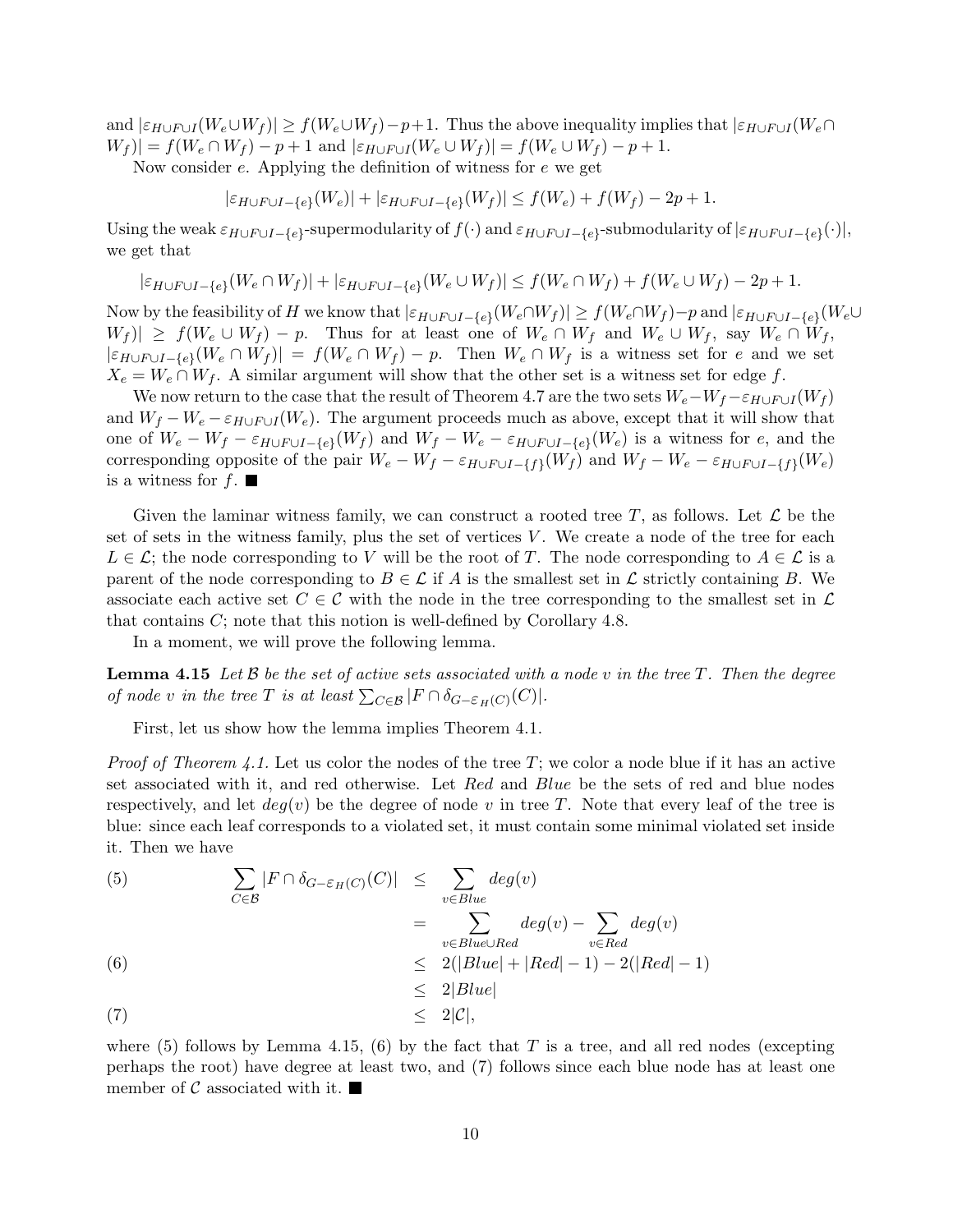We now complete the proof.

*Proof of Lemma 4.15.* By the definition of  $Y$ ,  $\sum_{C \in \mathcal{B}} |F \cap \delta_{G-\varepsilon_H(C)}(C)| = \sum_{C \in \mathcal{B}} |Y \cap \delta_{G-\varepsilon_H(C)}(C)|$ . Given a node v of the tree T, and the set of active sets  $\beta$  corresponding to it, let  $Y_B$  be the set of edges  $Y_B = \bigcup_{C \in \mathcal{B}} (Y \cap \delta_{G-\mathcal{E}_H(C)}(C))$ . Note that there must be a witness set corresponding to each edge in  $Y_B$ , and at most one can be the set W corresponding to v itself. The proof follows if we can show that each remaining edge of  $Y_B$  can be mapped to a unique child of v; that is, a unique witness set X such that W is the smallest witness set containing X. Thus we simply need to show that for an edge  $e \in Y_B$ , if its witness set is not W, it must be the case that for its witness set X,  $X \subset W$ , and there is no witness set Z such that  $X \subset Z \subset W$ .

We prove these statements by contradiction. First assume that  $X \not\subset W$ . Since the witness sets are laminar, this implies that  $X \cap W = \emptyset$ . We know  $e \in \delta_{G-\varepsilon_H(C)}(C)$  with  $C \subset W$  for some active  $C \in \mathcal{B}$ , and  $e \in \delta_{G-\varepsilon_H(X)}(X)$  by the definition of a witness set. If  $e \in \delta_{G-\varepsilon_H(W)}(W)$ , this contradicts the fact that  $X$  is the unique witness set for  $e$ . The only way this cannot occur is if the endpoint of e in X is in the element neighborhood of  $W$ ,  $\varepsilon_H(W)$ , a possibility which is eliminated since X and W do not  $\varepsilon_H$ -cross. Next, suppose that there is a witness set Z such that  $X \subset Z \subset W$ . As above, we know that  $e \in \delta_{G-\varepsilon_H(X)}(X)$  and  $e \in \delta_{G-\varepsilon_H(C)}(C)$ , where  $C \subseteq W$ , but  $C \cap Z = \emptyset$ . Thus there is one endpoint of e in C and the other in X. If  $e \in \delta_{G-\epsilon_H(Z)}(Z)$ , this contradicts the fact that  $X$  is the unique witness set for  $e$ . The only way this cannot occur is if the endpoint of  $e$  in C is in the element neighborhood of Z,  $\varepsilon_H(Z)$ , a possiblity which is eliminated since by Corollary 4.8 the active set C does not  $\varepsilon_H$ -cross the violated set Z.

## **5 Tight example**

For the special case when the set of nonterminals is empty, our algorithm reduces to the algorithm of [5] for edge connectivity. A  $2H_k$ -approximation tight example to this algorithm for edgeconnectivity is given in the same paper.

#### **Acknowledgements**

We thank the two anonymous referees for useful comments.

#### **References**

- [1] A. Frank, Augmenting graphs to meet edge-connectivity requirements, *SIAM Journal on Discrete Mathematics*, 5 (1992), pp. 25–53.
- [2] J. Cheriyan, S. Vempala, and A. Vetta. An approximation algorithm for the minimum-cost k-vertex connected subgraph. To appear in STOC 2002.
- [3] L. Fleischer. A 2-approximation for minimum cost {0, 1, 2} vertex connectivity. In *Integer Programming and Combinatorial Optimization*, number 2081 in the Lecture Notes in Computer Science, pages 115–129. Springer, 2001.
- [4] L. Fleischer, K. Jain, and D.P. Williamson. An iterative rounding 2-approximation algorithm for the element connectivity problem. FOCS 2001, pp. 339–347.